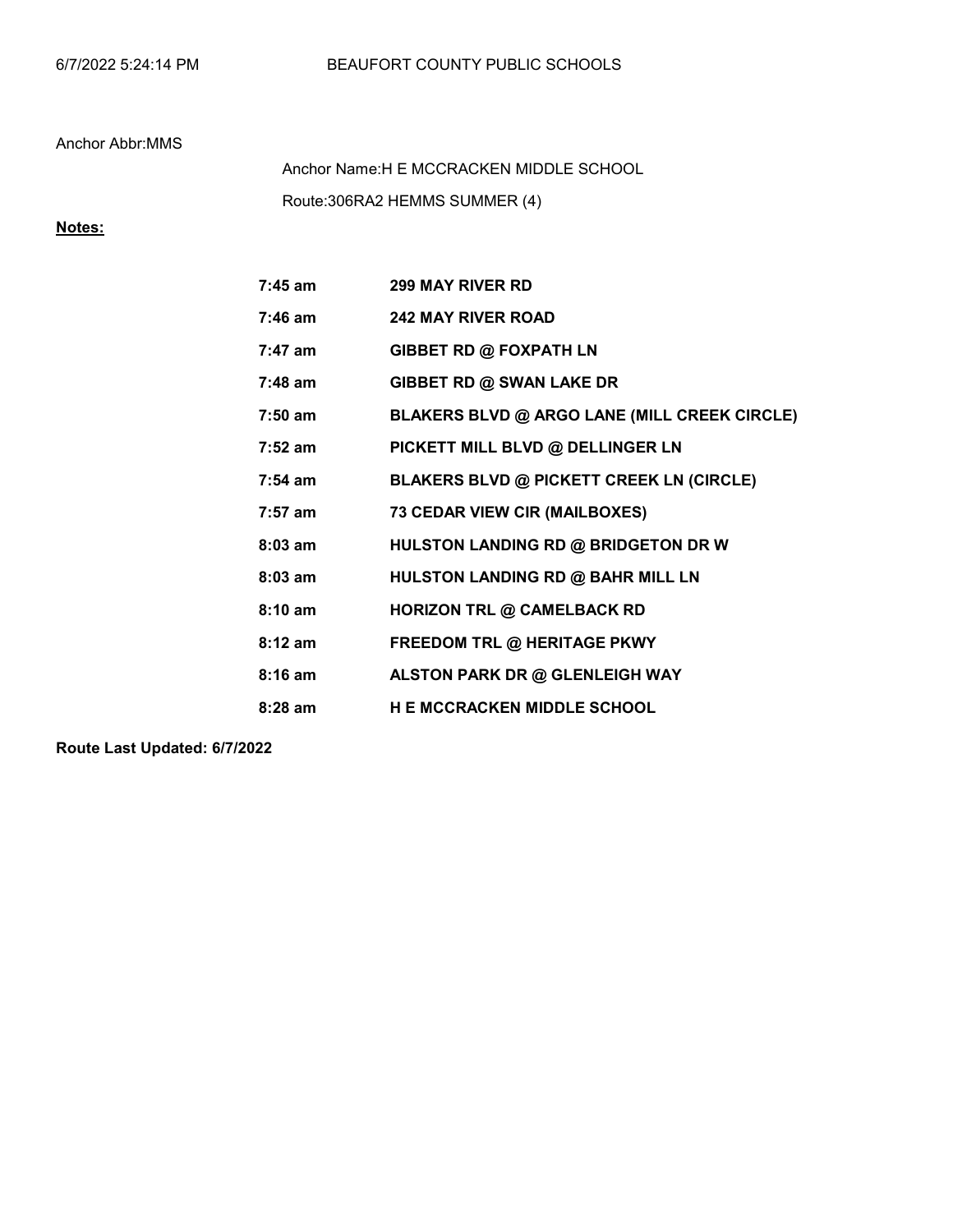Route:306RP2 HEMMS SUMMER (4) Anchor Name:H E MCCRACKEN MIDDLE SCHOOL

# Notes:

| $3:40$ pm | <b>H E MCCRACKEN MIDDLE SCHOOL</b>              |
|-----------|-------------------------------------------------|
| $3:45$ pm | <b>HE MCCRACKEN MIDDLE SCHOOL</b>               |
| $3:50$ pm | <b>299 MAY RIVER RD</b>                         |
| $3:51$ pm | <b>242 MAY RIVER ROAD</b>                       |
| $3:52$ pm | <b>GIBBET RD @ FOXPATH LN</b>                   |
| $3:53$ pm | GIBBET RD @ SWAN LAKE DR                        |
| $3:56$ pm | <b>BLAKERS BLVD @ WHEATVIEW LN</b>              |
| $3:58$ pm | BLAKERS BLVD @ ARGO LANE (MILL CREEK CIRCLE)    |
| 4:01 pm   | PICKETT MILL BLVD @ DELLINGER LN                |
| 4:03 pm   | <b>BLAKERS BLVD @ PICKETT CREEK LN (CIRCLE)</b> |
| $4:06$ pm | <b>73 CEDAR VIEW CIR (MAILBOXES)</b>            |
| $4:11$ pm | HULSTON LANDING RD @ BRIDGETON DR W             |
| 4:17 pm   | <b>127 HERITAGE PKWY</b>                        |
| $4:18$ pm | <b>HORIZON TRL @ CAMELBACK RD</b>               |
| 4:20 pm   | FREEDOM TRL @ HERITAGE PKWY                     |
| 4:20 pm   | <b>HERITAGE PKWY @ HAVEN PT</b>                 |
| 4:25 pm   | ALSTON PARK DR @ BEAUMONT CT                    |
|           |                                                 |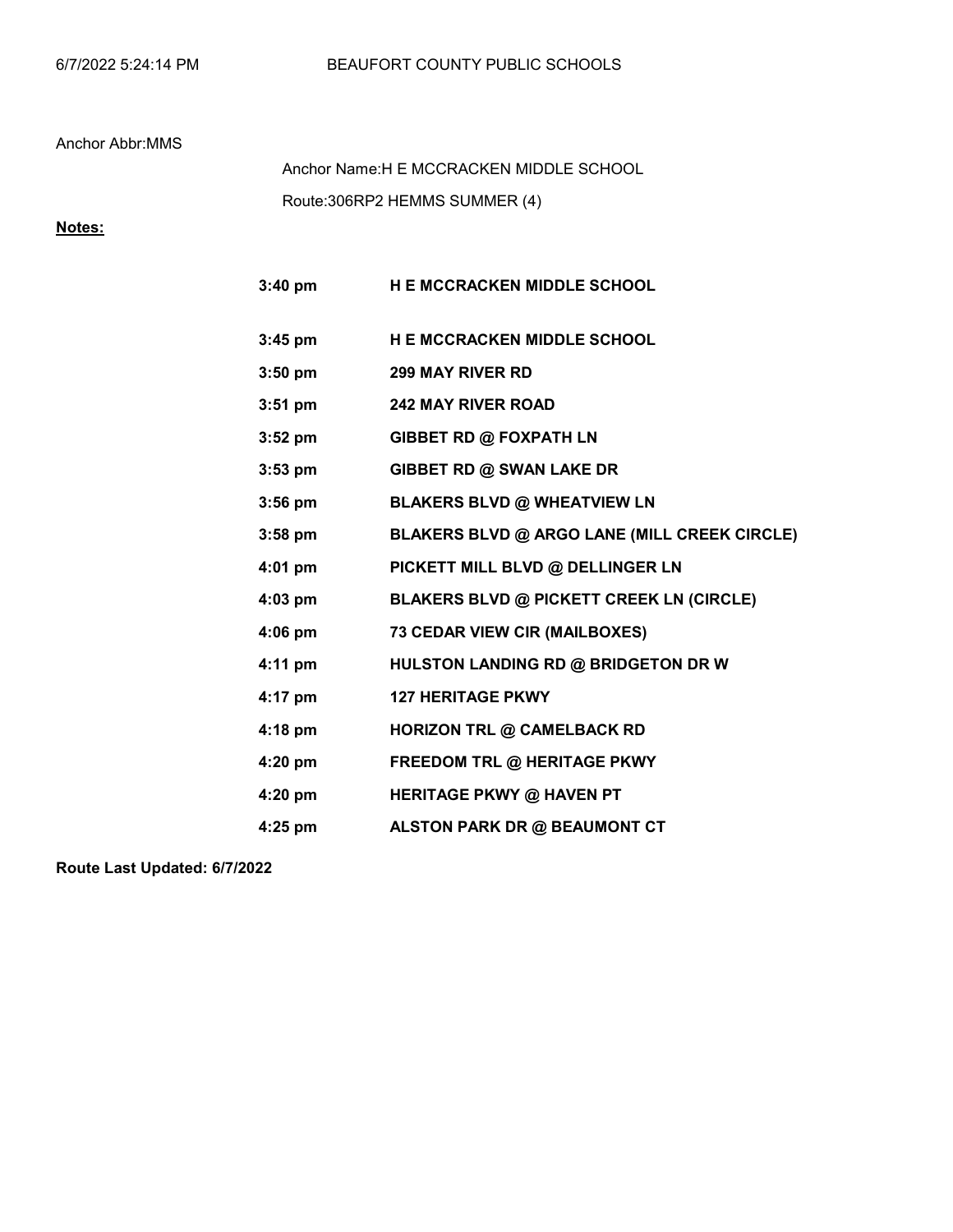# Route:307RA2 HEMMS SUMMER (4) BLHS AM Anchor Name:H E MCCRACKEN MIDDLE SCHOOL

# Notes:

| $7:36$ am         | SAVANNAH OAK DR @ RUNNING OAK DR S            |
|-------------------|-----------------------------------------------|
| $7:38$ am         | SWAMP WHITE OAK DR @ SAVANNAH OAK DR          |
| $7:47$ am         | <b>RUDDER RUN @ ADRIFT LANE</b>               |
| 7:49 am           | <b>137 MAY RIVER RD.</b>                      |
| 7:50 am           | MAY RIVER RD @ MAMMY GRANT RD                 |
|                   |                                               |
| $7:56$ am         | <b>39 HAIGLER BLVD</b>                        |
|                   |                                               |
| $8:08$ am         | BUCK ISLAND RD@OLD FARM RD (MEADOWBROOK SUBD) |
| $8:08$ am         | 66 BUCK ISLAND RD (CROWN APTS)                |
| $8:10 \text{ am}$ | <b>KENSINGTON BLVD @ BARRINGTON AVE</b>       |
|                   |                                               |
| $8:14 \text{ am}$ | 20 SIMMONSVILLE(AVALON SHORES GAZEBO)         |
| $8:17$ am         | SIMMONSVILLE RD @ BAYWOOD DR                  |
| $8:22$ am         | <b>CROSSINGS BLVD @ THREE OAKS LN</b>         |
| $8:28$ am         | <b>BLHS ANNEX SUMMER 2021 (HEMMS)</b>         |
| $8:28$ am         | <b>HE MCCRACKEN MIDDLE SCHOOL</b>             |